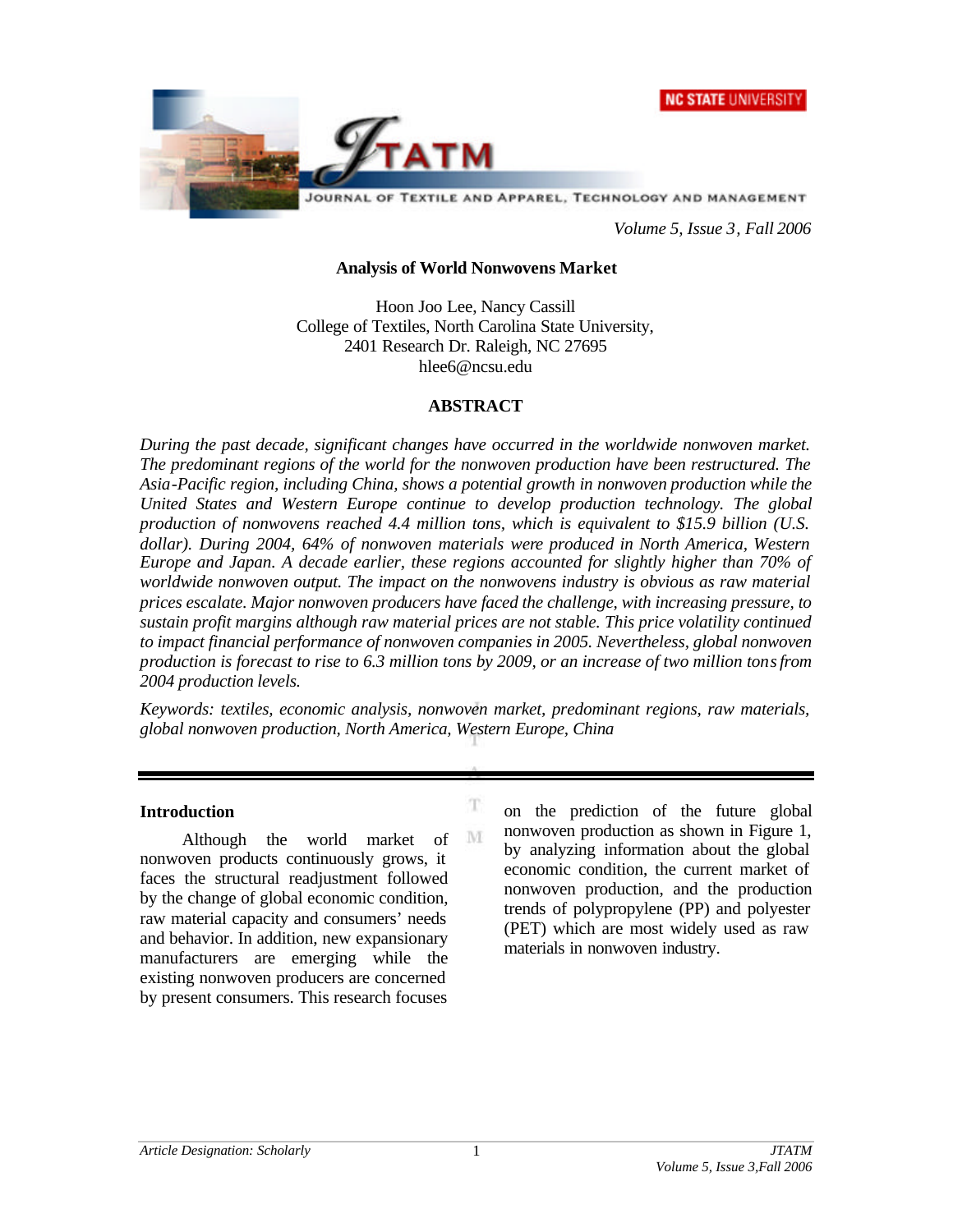

*Figure 1.* Forecast Process of Global Market in Nonwoven Production.

Note: Diagram developed by H. J. Lee & N. Cassill (2006)

According to Nikhil Meswani, the textile world in the twenty first century is composed of the United States (US), Europe, Japan and two giants, China and India (Meswani, 2004). Peter Driscoll indicated how China's role is important in the textile industry, including a forecast of the supply/demand change of polyester, a major raw material in nonwoven production (Driscoll, 2004).

Jean-Louis Juvet predicted more textile companies in the U.S. and Europe will consolidate to survive under the formidable international competition (Juvet, 2004). For example, the Freudenberg Group and its Japanese partner, Japan Vilene Co., recently have strengthened their

commitment in China for the apparel interlining and automotive filter production ("Freudenberg", 2005; "Freudenberg Expands", 2005). Juvet believes the developed countries will see a further reduction in fiber production for traditional textile end uses, but this will be offset by a rise in the output of technical textiles including nonwovens. Indeed, microencapsulated phase change materials, nanofibers, and various pharmaceutical solutions are used for the innovation of nonwoven end usage (Grady, 2005; Hanna & Engqvist, 2006; Ward, 2005).

Since the global dynamics in the nonwoven sector continue to restructure in production and marketing, forecasting the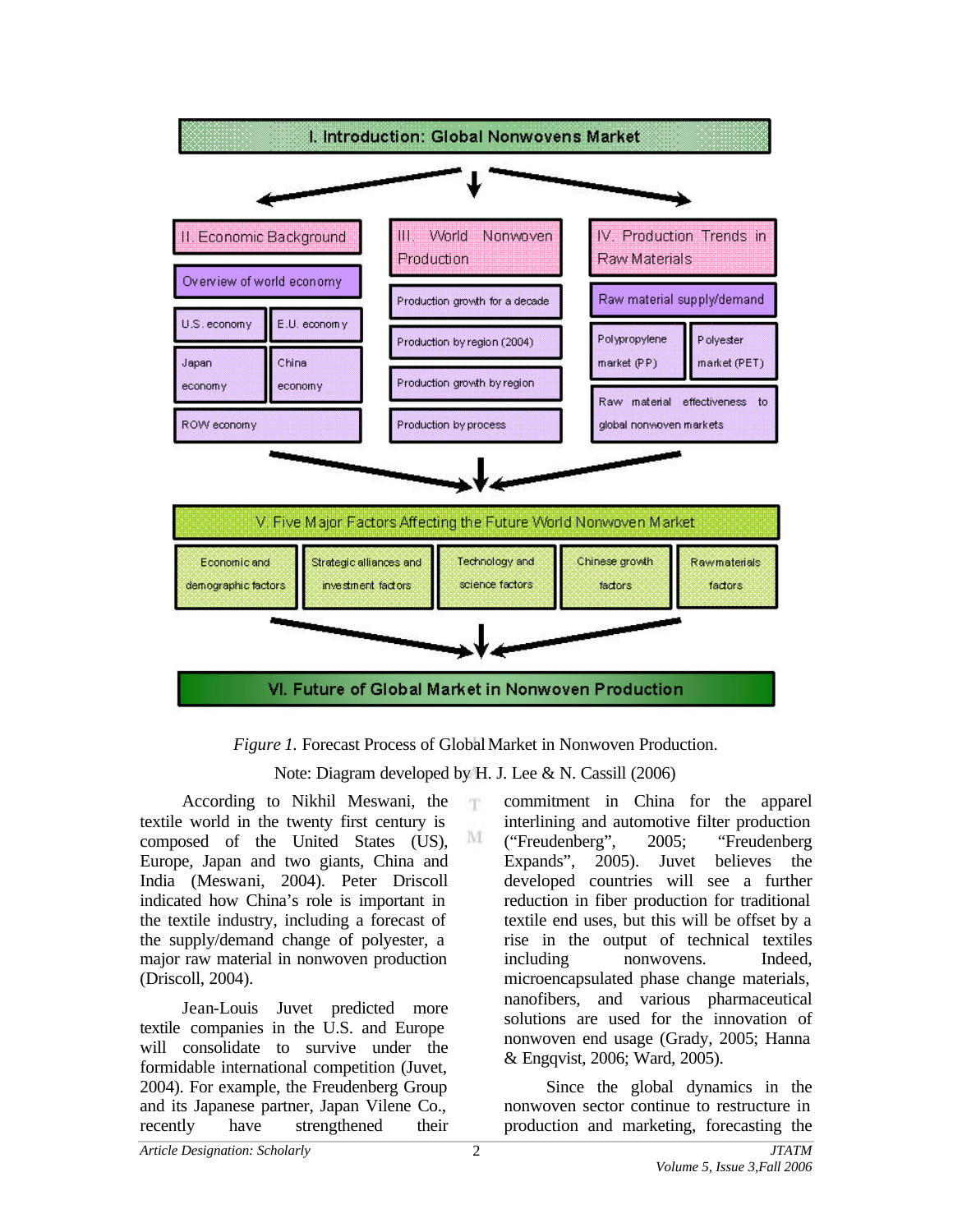future global market in nonwoven production requires i) reliable information about the global economic condition, ii) exact data on the raw material supply/demand, and iii) accurate market research on current global nonwoven production (INDA, 2004; Natrajan, 2005).

Despite the industry's restructuring, the U.S. industry leads the world in nonwoven technology and production (Bitz, 2003). The U.S. is the largest producer of nonwovens and this pattern is expected to continue in the near future. On the other hand, emerging economies such as China have the potential to grow in nonwovens at a significant rate ("World Textile", 2004).

During the past five years, more than 90% of nonwoven sales have been generated by the leading 40 producers and more than 30 companies of these 40 companies are based in North America and European countries (Bitz, 2003). These 30 leading companies of nonwovens remain as the most advanced of the industry in terms of technology innovation, global marketing and new production introductions, but the sales growth has slowed recently due to weak world economic conditions over the last few years.

#### **Economic Background**

Understanding the economic backgrounds of the United States, European Union, and Asia (China/ Japan) is critical to understanding the world nonwoven production market. These three predominant regions of the world combined account for more than 60% of the world's 2005 Gross Domestic Product (GDP), estimated at \$37.4 trillion as shown in Table 1 (Central Intelligence Agency (CIA), 2005). The Central Intelligence Agency recently indicated that the world's GDP grew by more than 9.2%, from 52.89 trillion dollars in 2004 to 60.63 trillion dollars in 2005. However, the European Union's annual growth in the same period was 4.55% which is a half of the world growth. In contrast, China's GDP grew almost three times in 2005 even though China has been taking administrative steps to "cool down" the overheated economy and its central bank increased interest rates in 2005 (CIA, 2006).

Table 1

J

| 2004 GDP        |                 |           | <b>Growth Rate</b> |
|-----------------|-----------------|-----------|--------------------|
| (USD, trillion) | (USD, trillion) | (% share) | $2004 - 2005$      |
| 11.75           | 12.31           | 20.30%    | 4.77%              |
| 11.65           | 12.18           | 20.09%    | 4.55%              |
| 3.75            | 4.03            | 6.65%     | 7.47%              |
| 2.23            | 8.88            | 14.65%    | 298.21%            |
| 26.13           | 23.23           | 38.31%    | $-11.10\%$         |
|                 |                 |           | 2005 GDP           |

*Gross Domestic Product (GDP) by World Region*

Source: Central Intelligence Agency (CIA) estimates. (2005).

CIA. (2006). Retrieved November 9, 2006 from https://www.cia.gov/cia/publications/factbook/rankorder/2004rank.html

World 55.51 60.63 100.00% 9.22%

There are two major negative effects impacting nonwoven industry. However, the world economy seems to be strong enough to reduce those two impacts. First, the oil price hike is not an external shock to the world economy since the world oil demand

unexpectedly decreased over past three years (Energy Information Administration (EIA), 2006). The second serious risk is posed by a weakening of the U.S. dollar; with one dollar trading against 0.85 euro (3rd week of November, 2005). Exchange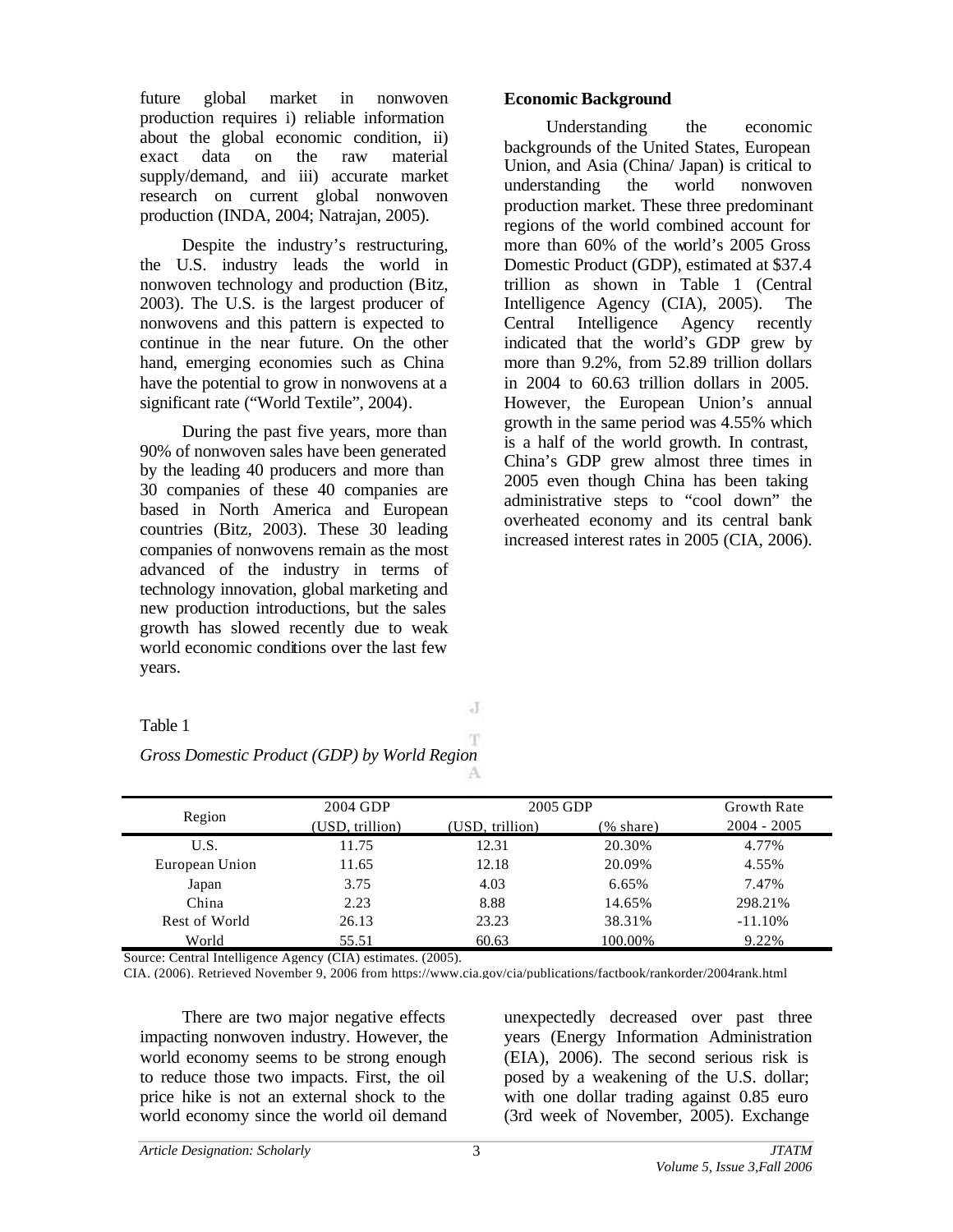rates may not be the central parameters to correct the structural imbalance of the U.S. and Euro currencies. European Forecasting Network (EFN) forecasts that one dollar will cost 0.89 euro on average in 2006, but assumes a further temporary weakening of the dollar will negatively affect the industries in the euro area (European Forecasting Network (EFN), 2005).

### **U.S. Economy**

The U.S. economy started moving out of the recession in 2003, but the growth was slower in 2004 than expected due to the recent decline in the value of the U.S. dollar versus several other major world currencies. This slowed growth could reduce nonwoven imports and increase U.S. exports. Indeed, the decline in the value of the U.S. dollar against the Euro, British Pound, Yen and several other major world currencies

improved the competitiveness of U.S. exports and made nonwoven imports less attractive. This will be beneficial to domestic nonwoven producers involved in export. On the other hand, the country's deficit positions can increase interest rates continuously, slow economic growth and reduce government-sponsored entitlement programs (INDA, 2004).

Petroleum industry analysts forecast oil prices to remain high during 2005 and possibly rise further in 2006 (EIA, 2006). Energy Information Administration (EIA; 2005) estimated the increase of oil prices in the U.S. would surpass 5.6% in 2006 (Table 2) and total U.S. petroleum demand in 2006 would be projected to average 21 million barrel/day or 2.3% more than 2005 levels (Table 3).

Table 2 *Annual U.S. Petroleum Price*

|                      |      |      |      | (U.S. dollar/gallon) |
|----------------------|------|------|------|----------------------|
|                      | 2004 | 2005 | 2006 | Growth               |
| All Grades           | 1.89 | 2.34 | 2.47 | 5.60%                |
| Regular              | 1.85 | 2.29 | 2.43 | 6.01%                |
| <b>Retail Diesel</b> | .81  | 2.45 | 2.56 | 4.76%                |

 $\cdot$ T T.

A

Source: Energy Information Administration (EIA) estimates. (2005).

EIA. (2005). Retrieved November 11, 2005 from http://www.eia.doe.gov/emeu/steo/pub/contents.html

| Table 3                      |  |
|------------------------------|--|
| Annual U.S. Petroleum Demand |  |

|                       |       |       |       | (mn barrels per day) |
|-----------------------|-------|-------|-------|----------------------|
|                       | 2004  | 2005  | 2006  | Growth (2005-2006)   |
| <b>Motor Gasoline</b> | 9.11  | 9.12  | 9.26  | 1.57%                |
| Jet Fuel              | 1.63  | 1.62  | 1.67  | 3.14%                |
| Distillate Fuel Oil   | 4.06  | 4.08  | 4.21  | 3.02%                |
| Residual Fuel Oil     | 0.86  | 0.90  | 0.85  | $-5.16%$             |
| Other Oils            | 5.07  | 4.85  | 5.04  | 3.94%                |
| <b>Total Demand</b>   | 20.73 | 20.57 | 21.04 | 2.25%                |

Source: Energy Information Administration (EIA) estimates. (2005).

EIA. (2005). Retrieved November 11, 2005 from http://www.eia.doe.gov/emeu/steo/pub/contents.html

Hurricane-related disruptions combined with increased prices resulted in lower projected demand for petroleum products in 2005 (Weisman, 2005). The 2006 growth of oil price is supposed to be 4.5%, and 2006 petroleum demand is expected to be 21.04 million barrel per day

on average, or 2.3% over 2005. The effects of higher oil prices are already evident but it is expected that the global economic recovery is strong enough to weather the effects of rising oil prices. United States' nonwoven producers export over twice the volume imported. However, the imports of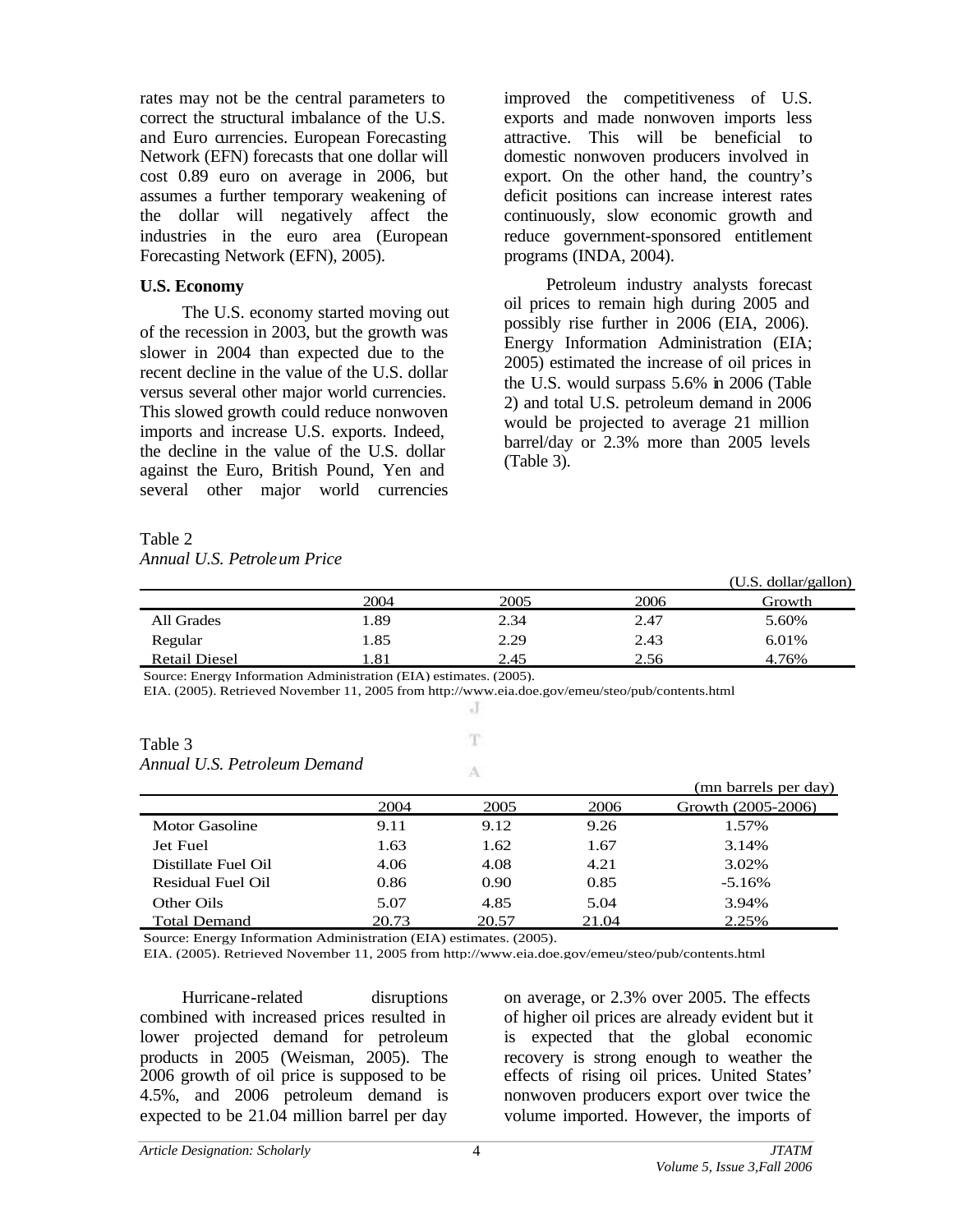nonwovens into the U.S. are rising faster than the exports since the U.S. nonwoven producers set up foreign operations (European Commission (EC), 2005).

# **Europe Economy**

The European Union (EU) currently has 25 members and four candidate members (see Appendix A). European economic activity slowed with the global recession at the beginning of the decade (Johnsson, 2005). However, the European Union's economies are forecasted to grow faster in coming years than were expected due to increasing global activity, internal restructuring and the addition of member countries (Hanson, 2005). On the other side, according to INDA (2004), the strengthening European market is not expected to have a major impact on the nonwoven market of North America because many European nonwoven companies are globally oriented but not cost competitive due to high social taxation. The cost of doing business in Western Europe is high resulting in the shift of investment toward Eastern Europe, where environmental controls are less demanding. Since the Eastern European countries are integrated into the EU, this structural difficulty in European nonwoven companies will be minimized in the near future.

# **Japan Economy**

Japan remains a significant economic power in the Asia-Pacific region. However, Japan's past decade malaise and China's potential economic growth predict Japan's economic power could be over soon (Palley, 2005). While Japan is a high cost producer of nonwoven materials, the Japanese nonwoven industries have a) successfully developed high value nonwoven products for niche markets, and b) begun investing heavily in nonwoven production facilities in neighboring Asia -Pacific countries (principally Korea, China and Thailand) (INDA, 2004). Japan will continue to move nonwoven production to lower cost Asian nations, due to high value of the yen relative to competing currencies, and lower production costs of China, Thailand and Korea.

# **China Economy**

China continues to experience industrial development. China's entry into the World Trade Organization (WTO) in 2001 had a direct effect on imports and exports to the U.S. (Association of the Nonwoven Fabric Industry (INDA), 2005). In addition, the U.S. quota on Chinese goods was phased out in 2005. China's WTO status and quota elimination will continue to have a positive impact on nonwoven investment in China. On the other hand, it is expected that the level of imports from China will rise, which could further impact the U.S. nonwoven industry.

In 2004, China accounted for almost half of the nonwoven output within the Asia -Pacific region, and its production capacity increased more than five times in the past 10 years (INDA, 2005). According to INDA's Asia-Pacific report (2005), China's nonwoven industry will continue to expand its nonwoven market at a more moderate rate of 12% a year (International Monetary Fund (IMF), 2005). On the other hand, China has some main risks in the nonwoven production: a potential shortage of raw materials, comparably backward technology, and the lack of consistent supply of electrical power and oil (INDA, 2005).

# **Asia-Pacific Countries and Latin America**

During the past several years, the Gross Domestic Products of major Asia - Pacific countries were affected by the global economic slowdown, but the economies of Korea, Thailand and Taiwan did expand in a 2003 turnaround (Kimberly-Clark, 2004). Asia-Pacific markets will be increasingly important to North American and European nonwoven companies as sites for manufacturing operations. Over the long term, investment by North American firms in Asia-Pacific nations will rise since the nonwoven industries in this region are well developed and growing rapidly as the various interdependent economies develop.

The Latin American nonwovens industry is growing, with the leading nonwovens producing nations being Mexico and Brazil (Thurston, 2005). There have been considerable investments by U.S.

J

 $\mathbf T$ A

 $\mathbf T$ 

M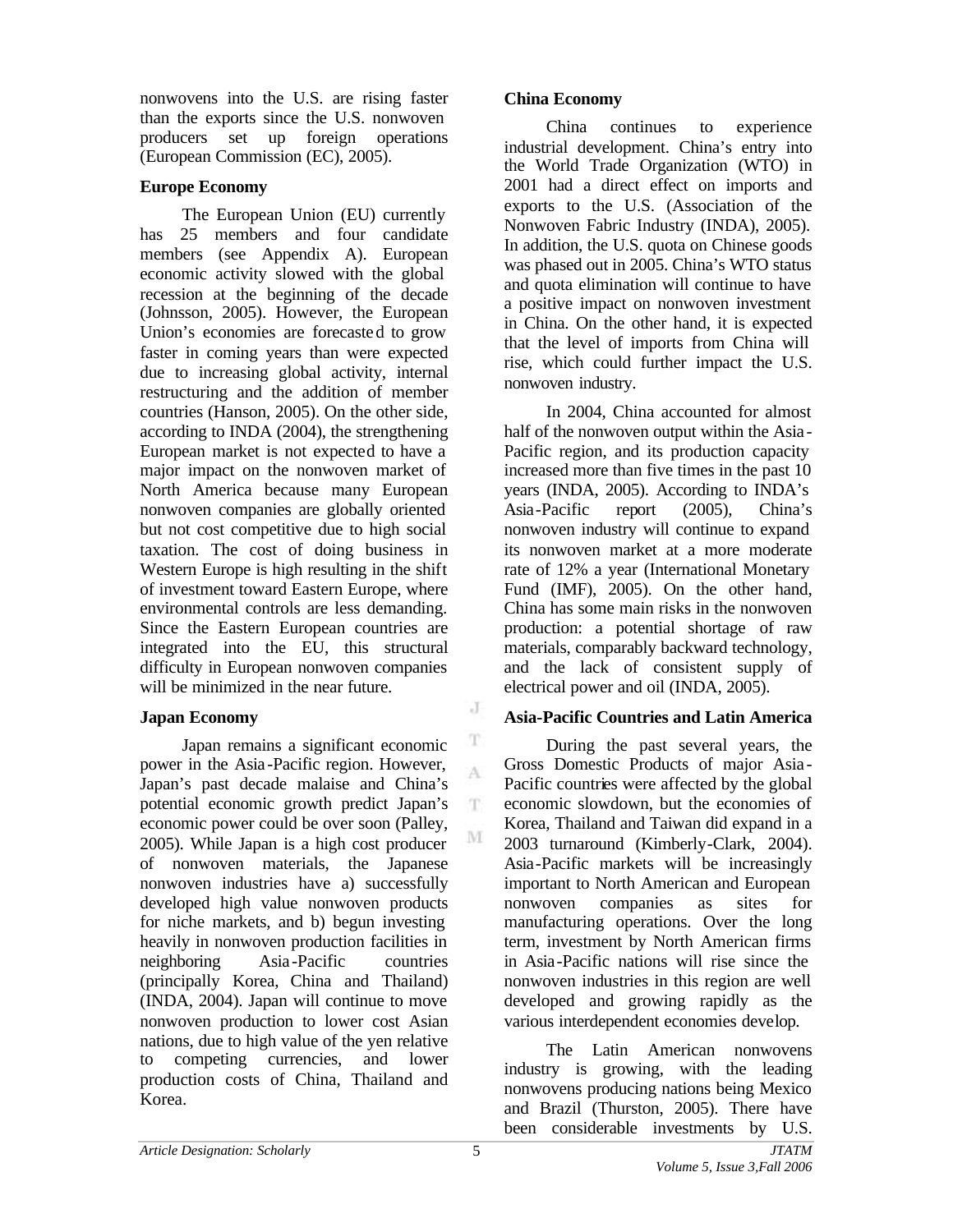nonwovens manufacturers to supply the Latin American markets. Most of the production from this area is converted and consumed within the domestic Latin markets. It is expected that free trade agreements will not have a major impact on either imports or exports of nonwovens between North America and Latin America due to the North America's investments in local Latin nonwovens production.

Table 4.

#### *Global Nonwoven Fabric Production*

#### **World Nonwoven Production**

The global production of nonwovens reached 4.4 million tons which is equivalent to \$15.9 billion (USD) and equals approximately 110 million square meters in 2004 (Table 4). Tonnage has increased at an average annual growth rate of 7.4% per year over the past decade.

|                          | 1994 | 1999 | 2004  | Growth Rate 1994-2004<br>$(\%$ /Year) |  |  |
|--------------------------|------|------|-------|---------------------------------------|--|--|
| Tonnes (Million)         | 2.2  | 3.2  | 4.4   | 7.4%                                  |  |  |
| Dollars (billion)        | 9.0  | 12.6 | 15.9  | 5.9%                                  |  |  |
| Square meters (millions) | 49.0 | 74.0 | 110.0 | 8.4%                                  |  |  |

Source: INDA & European Disposables and Nonwovens Association (EDANA) estimates (2004) INDA. (2004). Worldwide Outlook for the Nonwovens Industry: 2004-2009. (INDA report), Cary, NC.

During 2004, approximately 64% of nonwoven materials were produced in North America, Western Europe and Japan. A decade earlier, these regions accounted for slightly higher than 70% of world nonwoven output (Figure 2). This nonwovens industry phenomenon has occurred due, in part, to

the industrialization of China. The Chinese government is encouraging private enterprise to expand the industries with efficient factories; China now accounts for nearly half of the nonwovens output in the Asia-Pacific region (INDA, 2005).



*Figure 2.* Nonwoven Production by Region (2004). Source: Association of the Nonwoven Fabrics Industry (INDA) & European Disposables and Nonwovens Association (EDANA) estimates (2004) INDA. (2004). Worldwide Outlook for the Nonwovens Industry: 2004-2009. (INDA report), Cary, NC.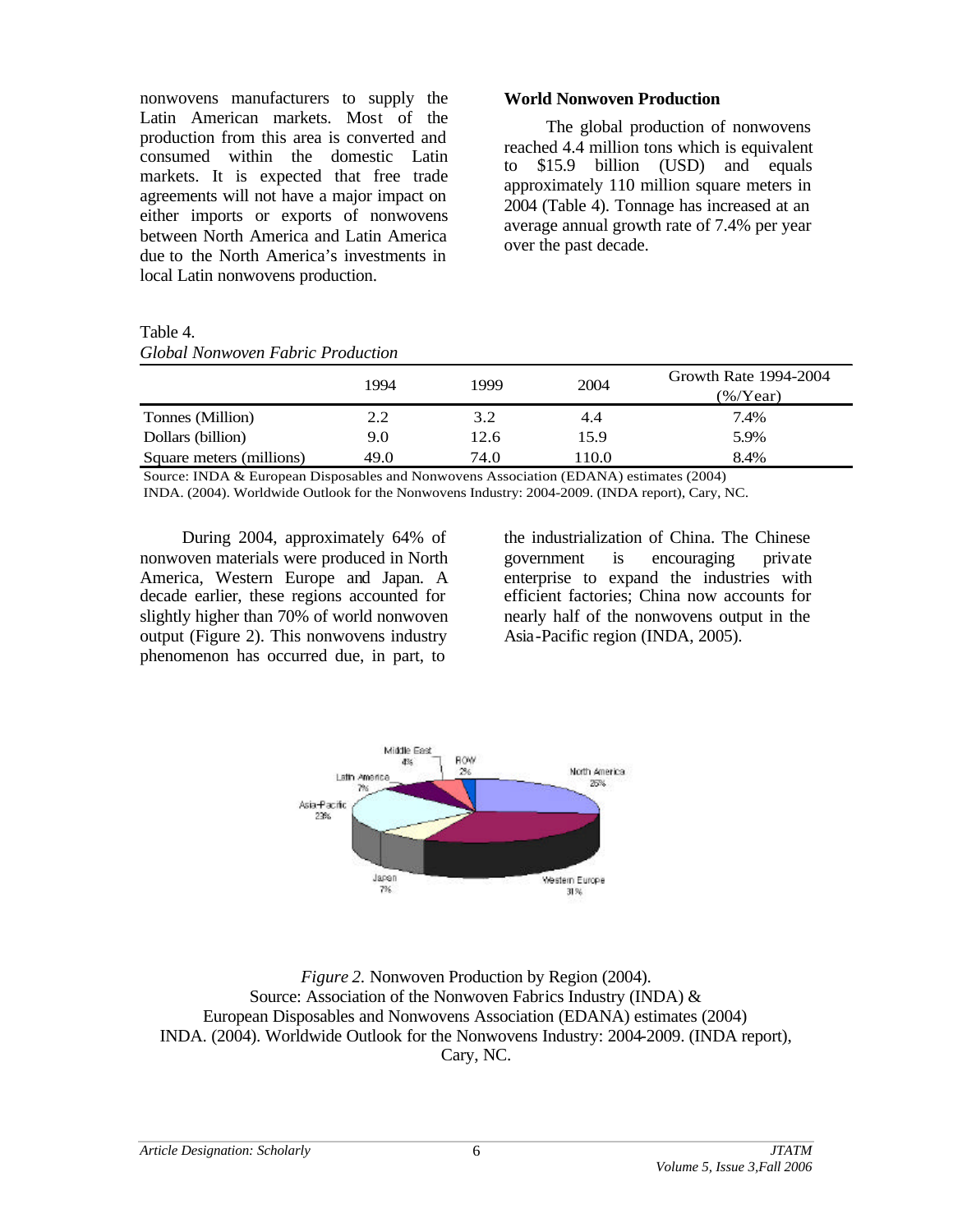The Asia-Pacific market, excluding Japan, rapidly expanded exceeding one million tons in 2004. The production in the Asia-Pacific market has grown 2.5 times over the past 10 years (Table 5). Much of the growth during the past several years is due

to China. In 2004, China accounted for almost half of the nonwoven output within the Asia-Pacific region, and its production capacity increased more than five times over the past decade.

### Table 5

| World Nonwoven Production Growth by Region (1994-2004) |  |  |
|--------------------------------------------------------|--|--|
|                                                        |  |  |

|                |      |      |      | (mn tons)        |
|----------------|------|------|------|------------------|
|                | 1994 | 1999 | 2004 | Growth 1994-2004 |
| North America  | 0.74 | 0.91 | 1.16 | 56.76%           |
| Western Europe | 0.61 | 0.92 | 1.36 | 122.95%          |
| Japan          | 0.19 | 0.30 | 0.31 | 63.16%           |
| Asian-Pacific  | 0.40 | 0.63 | 1.02 | 155.00%          |
| Latin America  | 0.13 | 0.23 | 0.31 | 138.46%          |
| Middle East    | 0.13 | 0.12 | 0.18 | 38.46%           |
| <b>ROW</b>     | 0.03 | 0.06 | 0.09 | 200.00%          |
| World          | 2.23 | 3.17 | 4.43 | 98.65%           |

Source: INDA & EDANA estimates (2004)

INDA. (2004). Worldwide Outlook for the Nonwovens Industry: 2004-2009. (INDA report), Cary, NC.

J T

A

T M

Latin American nonwoven production in 2004 totaled 0.31 million tons. The leading nonwoven producers (Argentina, Brazil, Chile, Colombia, Mexico and Venezuela) produced over 90% of all nonwovens in this region (Thurston, 2005).

The total nonwoven output from the Middle East was 0.18 tons in 2004. The nonwoven industry's growth during the past decade expanded 13% per year. A considerable amount of this growth was due to the industry in Israel which produced over 40% of the total Middle East nonwoven production.

The rest of world includes Africa, India, Pakistan and Russia. The nonwoven industry in the country of South Africa has a long history and is well developed with several technologies, such as spun-bonded, carded thermal-bonded, resin-bonded and needle-punched technologies. Yet, there is little nonwoven activity in North Africa except Egypt. India's nonwoven output was about 0.04 tons in 2004. This country has appeared to be on the verge of major expansion for the past decade.

Nonwoven production by process has experienced changes. Table 6 presents the considerable growth of the four basic nonwoven technologies in tons for the past 10 years (1994-2004). While the carded technologies lost market share from 55% in 1994 to 46% in 2004, their combined volume has continued to be filled by the spunlaid technologies.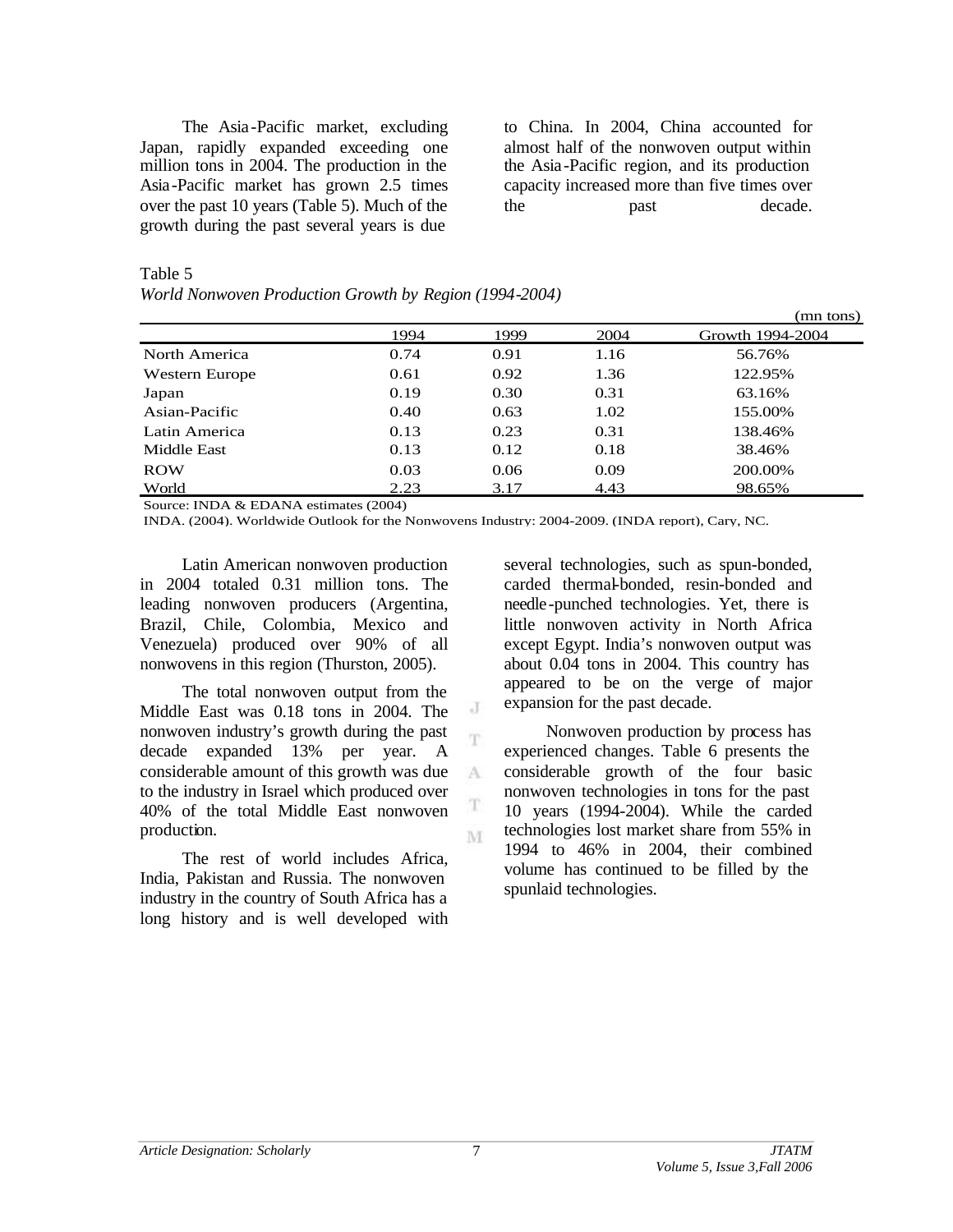|          |      |      |      | (mn tons)        |
|----------|------|------|------|------------------|
|          | 1994 | 1999 | 2004 | Growth 1994-2004 |
| Carded   | 1.20 | 1.72 | 2.06 | 72.30%           |
| Spunlaid | 0.73 | 1.14 | 1.85 | 276.40%          |
| Air Laid | 0.13 | 0.19 | 0.33 | 62.00%           |
| Wet Laid | 0.12 | 0.14 | 0.20 | 25.30%           |

Table 6 *Global Nonwoven Production by Process*

Source: INDA & EDANA estimates (2004)

INDA. (2004). Worldwide Outlook for the Nonwovens Industry: 2004-2009. (INDA report), Cary, NC.

Spunlaced technologies are rapidly growing and increasing their share. Table 7 shows the growth of spunlaced nonwovens and the increasing demise of thermal/resin bonded nonwoven technologies over the past 10 years. Thermal and resin bonded nonwovens which accounted for over 40% of the carded technologies in early 1990's represent only 35% of the total carded bonded share in 2004. As the processing technology of spunlacing develops, the quality of spunlaced nonwovens is remarkably improved although the production needs simple equipment and comparably lower production cost than that of thermal/resin bonded nonwovens. In addition, spunlaced nonwovens have developed over the past 10 years for making wipes, and spunlaced nonwoven gauze have reached sales and production levels that challenge those of woven gauze (Pourdeyhimi, 2004).

#### Table 7.

*Carded and Bonded Nonwovens Shares by Technology*

|                      |      | $\sim$ |      |                  |
|----------------------|------|--------|------|------------------|
|                      | 1994 | 999    | 2004 | Growth 1994-2004 |
| Needle-punched       | 43%  | 42%    | 44%  | 2%               |
| Spunlaced            | 1%   | 14%    | 21%  | 91%              |
| Thermal/Resin Bonded | 46%  | 44%    | 35%  | $-24%$           |

Source: INDA & EDANA estimates (2004)

INDA. (2004). Worldwide Outlook for the Nonwovens Industry: 2004-2009. (INDA report), Cary, NC.

T.

A T.

M

### **Trends in Raw Materials**

The global nonwoven industry is on the threshold of raw material supply and demand influenced by shifts in consumers' needs, high oil prices and global trade patterns. Indeed, major nonwoven producers have been faced with challenges to deliver sustained profit margins amid price volatility in these polymers. In this section, we review the production trends of polypropylene (PP) and polyester (PET) since they are major raw materials used in nonwoven industry.

## *Polypropylene(PP) Markets*

The United States and West European market-driven nonwoven companies have pursued growth strategies targeting emerging economies in Asia as a sourcing base. Hence, the polypropylene markets for nonwovens are fairly balanced on feedstock for short-term demand levels. Figure 3 illustrates polypropylene pricing trends for these regions (United States, Western Europe, and Asia Pacific) from 2001 to 2004. The price of polypropylene in North America has increased since 2001 because the polypropylene capacity has been greater than the production during the same period (Figure 4; Engelhardt, 2003; Natrajan, 2005). In the European Union, polypropylene is one of the leading polymers used for textiles including nonwovens, with more than 38% market share of the total fiber industry (Figure 5; "Polyolefins leads", 2005). Polypropylene consumption looks likely to have increased over the recent four years, and the consumption in the Western Europe reached around nine million tons ("Polypropylene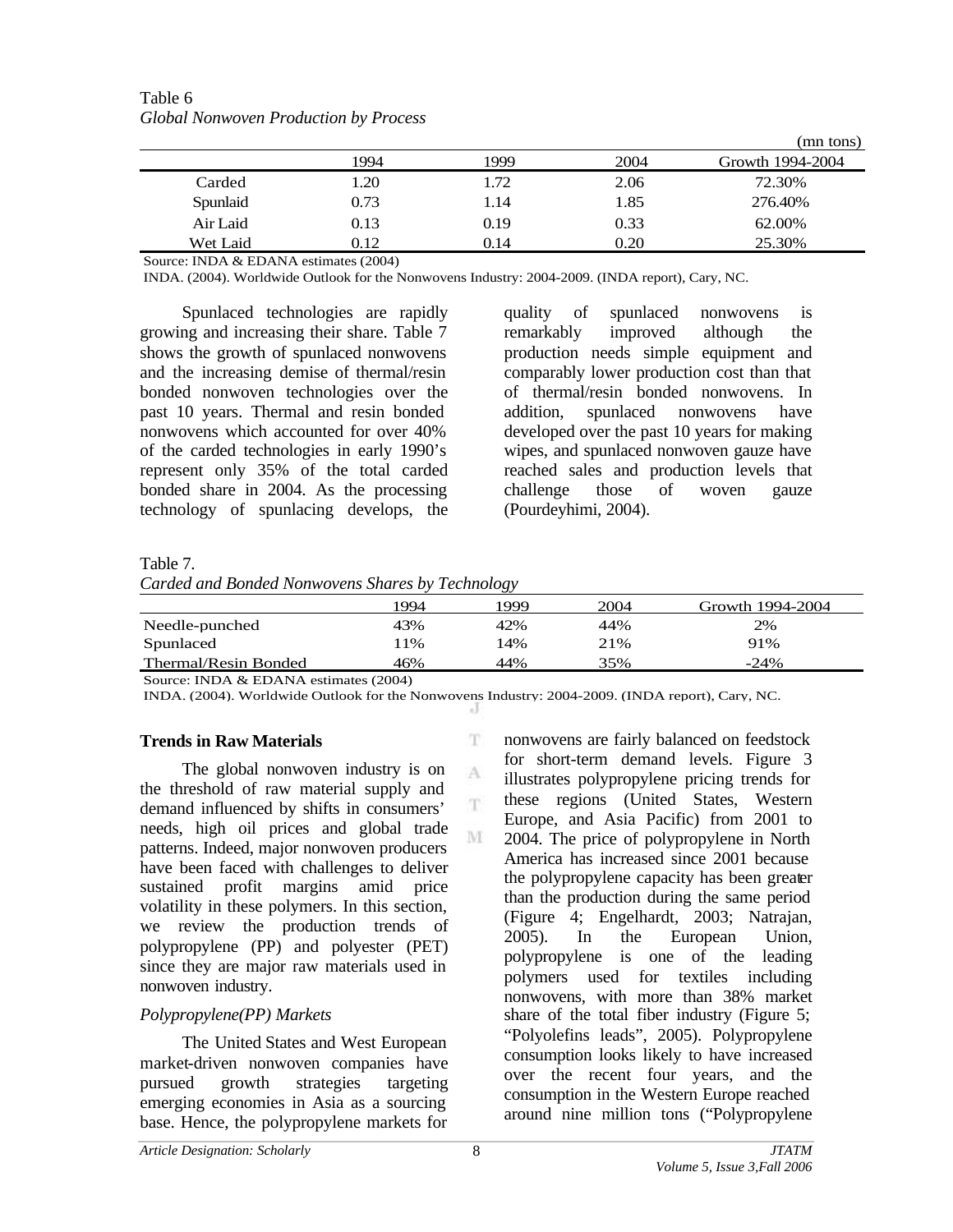uncertainties", 2005). The gap between Western European polypropylene production and capacity has tightened up during the past five years (Figure 6; Natrajan, 2005).

Therefore, the price of polypropylene in Western Europe is expected to be stable over 2006~2010 if the oil price does not fluctuate.



*Figure 3.* Global Polypropylene Pricing Trends. Source: EDANA estimates (2005) Natrajan, V. (2005, February). The Global Outlook for Nonwoven Raw Materials. Nonwoven World, pp. 63-68.



*Figure 4.* North America Polypropylene Market. Source: EDANA estimates (2005) Natrajan, V. (2005, February). The Global Outlook for Nonwoven Raw Materials. Nonwoven World, pp. 63-68.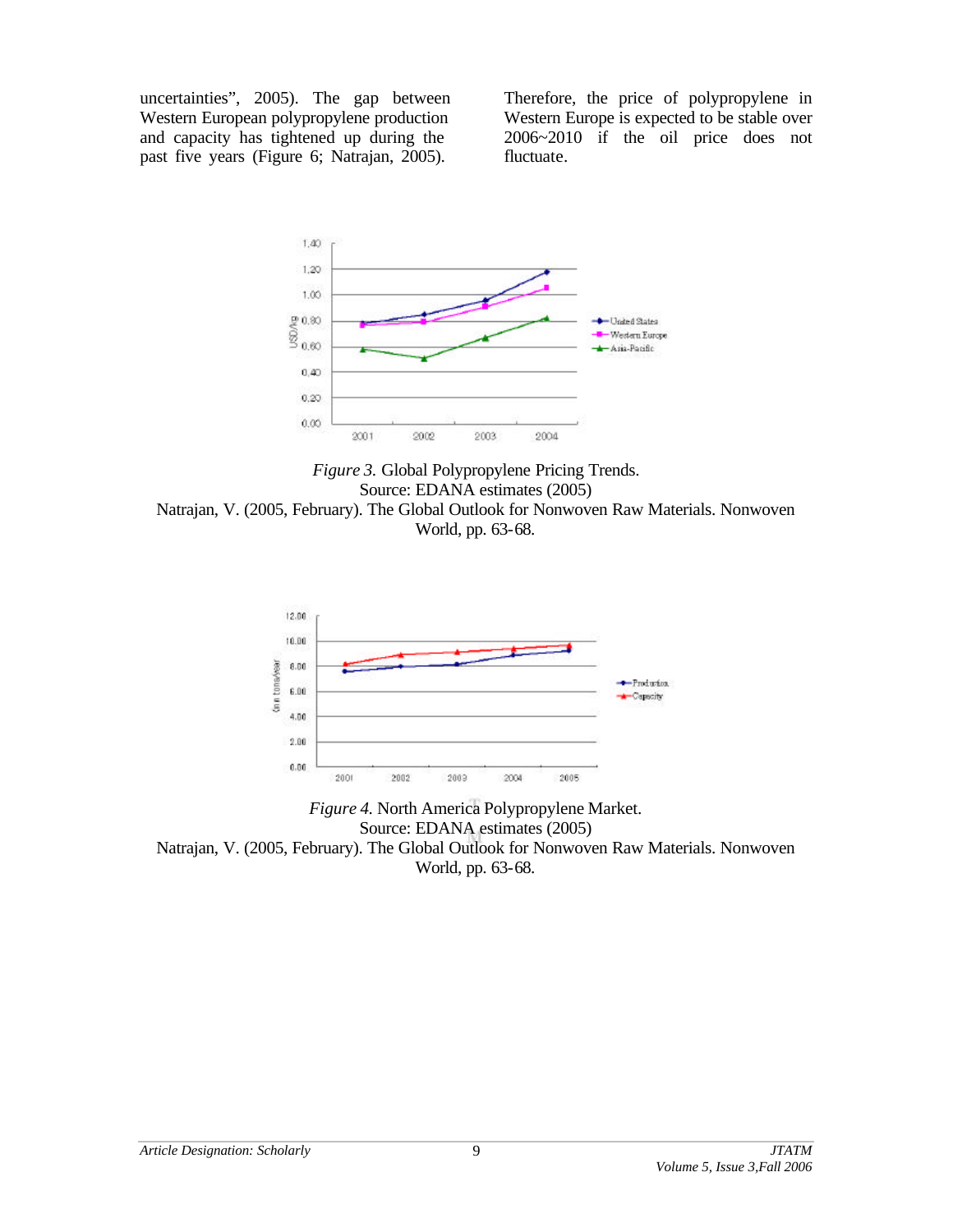

*Figure 5.* Share of Polypropylene Fibers vs. Total Fiber Industry in EU. Source: Polyolefins lead in expanded EU. *Nonwovens Report International*, pp. 3.



*Figure 6.* Western Europe Polypropylene Market. Source: EDANA estimates (2005) Natrajan, V. (2005, February). The Global Outlook for Nonwoven Raw Materials. *Nonwoven World*, pp. 63-68.

T

A

T M

The global polypropylene markets are expected to keep pace with GDP growth rates in terms of demand, capacity and consumption. The production cost of polypropylene is directly related to the olefin feedstock, and the Middle East can develop and increase polypropylene production with abundant raw materials (Chemical Week Association (Chemweek), 2003; Natrajan, 2005). Therefore, the key drivers affecting the future global polypropylene supply-demand and pricing will be:

- Rapid growth in commodity polymer demand from China
- Huge capacity addition in the Middle East with access to cheap olefin feedstock
- Asian downstream capacity addition exceeding feedstock capability
- PP nonwovens growth in spunbond nonwovens

(Anson, 2004; Chemical Week Association (Chemweek), 2003; Engelhardt, 2003, INDA, 2004; Natrajan, 2005)

### *Polyester(PET) Markets*

The outlook for the global polyester industry points to a significant capacity in Asia while the price of Monoethylene glycol (MEG) feedstock pressures will affect the entire global polyester industry. The most notable capacity increases in polyester fiber is from China (Figure 7; Japan Chemical Fiber Association (JCFA), 2005).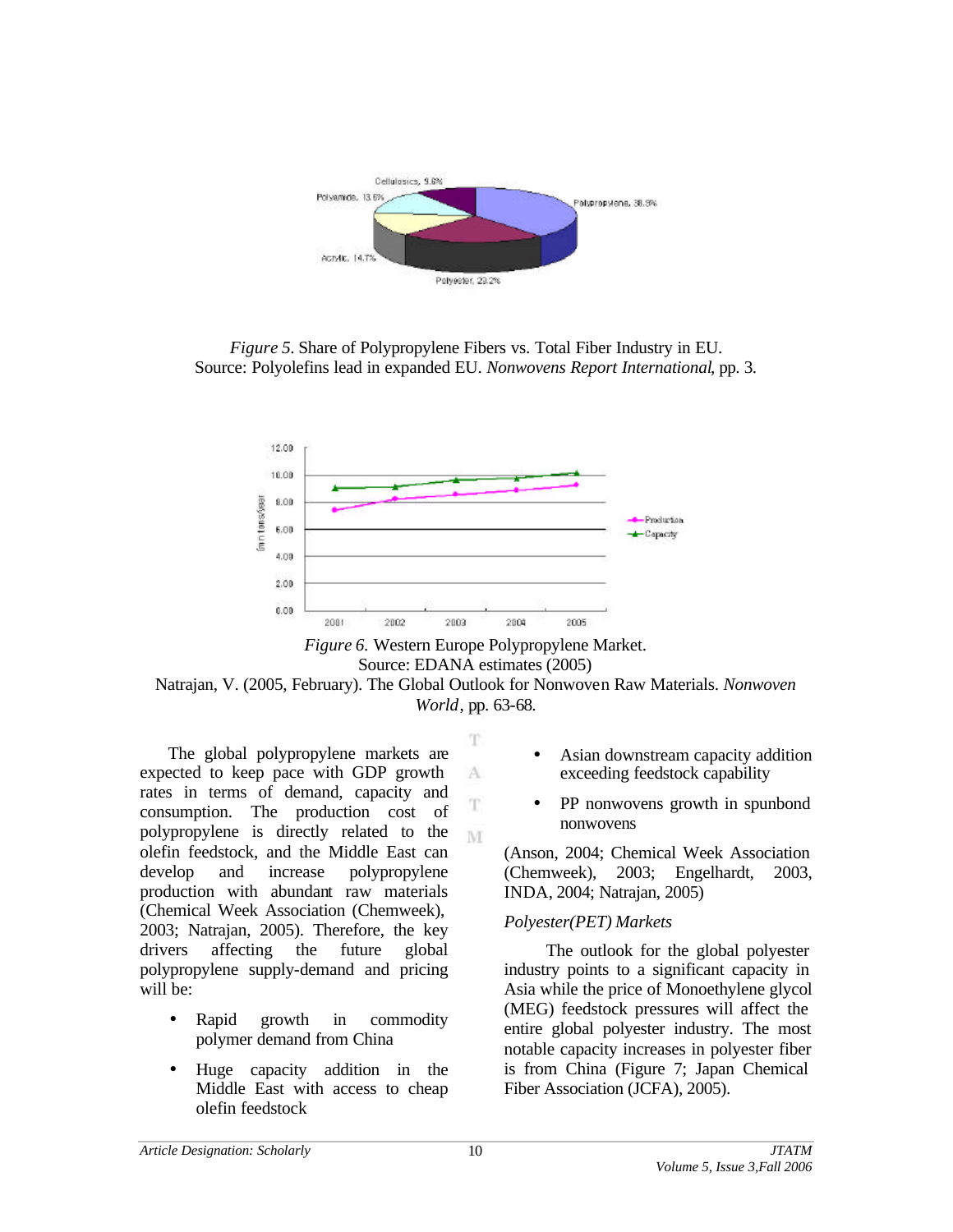

*Figure 7.* Production of Polyester Fiber by Region, 2004. Source: Japan Chemical Fibers Association (JCFA) estimates (2005). JCFA. (2005) "World Chemical Fiber Production in 2004." Retrieved November 1, 2005 from http://www.jcfa.gr.jp/english/what\_data/production2004.pdf

Figure 8 and Table 8 illustrate the worldwide production of polyester (Japanese Chemical Fiber Association (JCFA), 2005). Between 2001 and 2005, the total polyester staple fiber production grew by a little less than 0.9 million tons from 2004 levels. According to the table, Asia -Pacific including China increased its share of the world's polyester

staple fiber market from 65% to 72% while U.S. increased from 6.4% in 2004 to 8.1% in 2005. Since other producing regions did not make significant economic changes, the major interest among polyester producers is China's role in the global polyester market (CIA, 2005).



*Figure 8.* Global Polyester Fiber Production Growth. Source: EDANA estimates & JCFA estimates. JCFA. (2005). "World Chemical Fiber Production in 2004." Retrieved November 1, 2005 from http://www.jcfa.gr.jp/english/what\_data/production2004.pdf Natrajan, V. (2005, February). The Global Outlook for Nonwoven Raw Materials. *Nonwoven World*, pp. 63-68.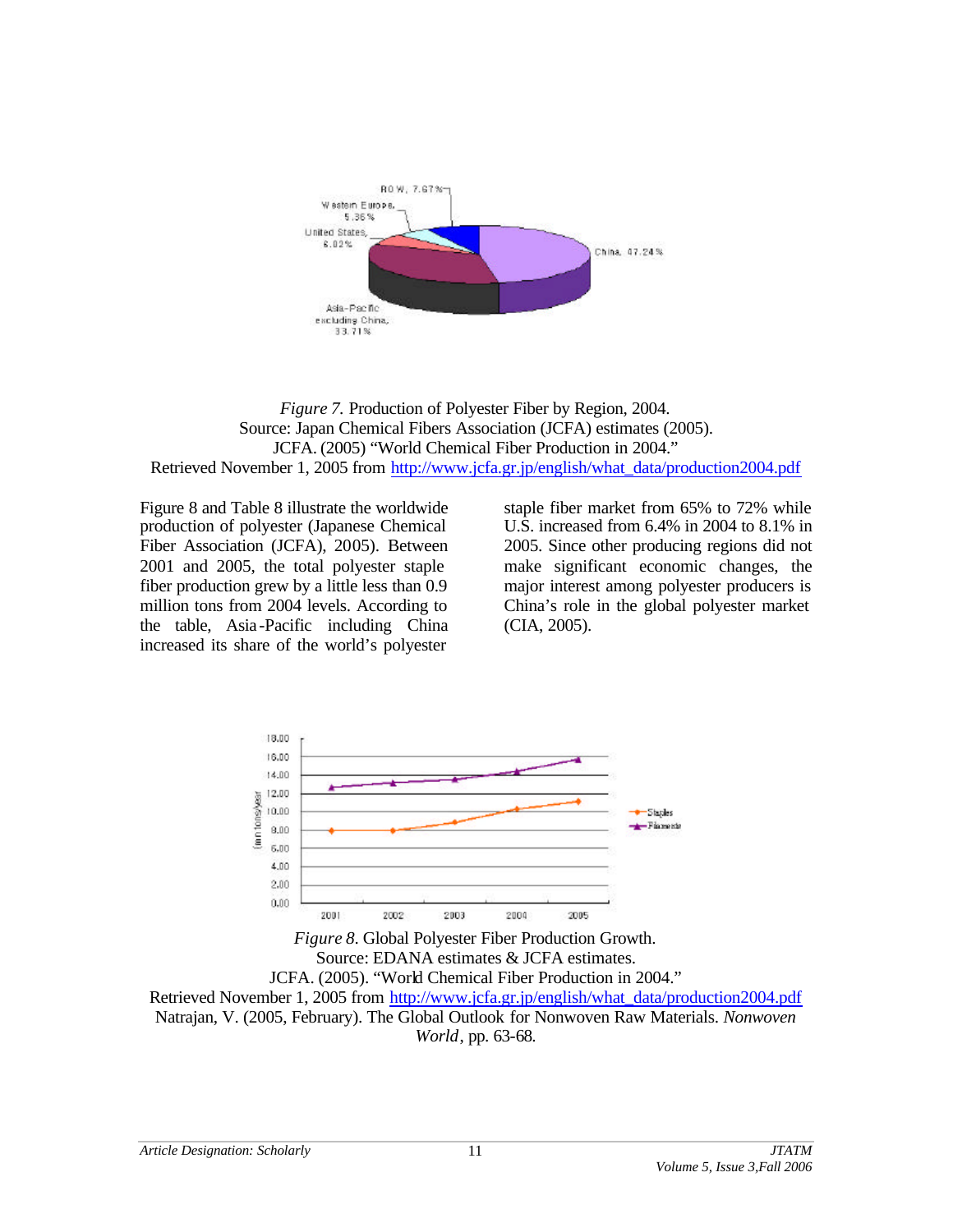| Table 8.                             |
|--------------------------------------|
| Worldwide Polyester Fiber Production |

|             |                |                  |                |                  |                | (mn tons)                |
|-------------|----------------|------------------|----------------|------------------|----------------|--------------------------|
|             |                | 2003             |                | 2004             |                | Change from the previous |
| Country     | <b>Staples</b> | <b>Filaments</b> | <b>Staples</b> | <b>Filaments</b> | <b>Staples</b> | Filaments                |
| <b>USA</b>  | 0.86           | 0.52             | 0.93           | 0.54             | 8.19%          | 3.47%                    |
| China       | 3.49           | 5.65             | 4.38           | 7.10             | 25.68%         | 25.69%                   |
| Taiwan      | 0.88           | 1.56             | 0.91           | 1.62             | 3.43%          | 3.86%                    |
| S. Korea    | 0.60           | 1.28             | 0.57           | 1.09             | $-4.20%$       | $-14.71\%$               |
| India       | 0.61           | 1.02             | 0.67           | 1.09             | 9.84%          | 7.68%                    |
| Asean       | 0.95           | 1.07             | 0.93           | 1.28             | $-2.83%$       | 19.81%                   |
| W. Europe   | 0.55           | 0.75             | 0.59           | 0.71             | 6.91%          | $-4.93\%$                |
| Japan       | 0.23           | 0.30             | 0.22           | 0.30             | $-3.48%$       | 1.02%                    |
| <b>ROW</b>  | 1.13           | 0.70             | 1.17           | 0.69             | 3.63%          | $-1.28%$                 |
| World Total | 9.28           | 12.83            | 10.36          | 14.42            | 11.57%         | 12.37%                   |

Source: Japan Chemical Fibers Association (JCFA) estimates (2004 & 2005)

JCFA. (2004). "World Chemical Fiber Production in 2003."

JCFA. (2005). "World Chemical Fiber Production in 2004."

Retrieved November 1, 2004 and November 1, 2005 from http://www.jcfa.gr.jp/english/what\_data/production2004.pdf

 $\mathcal{X}$ 

T A T.

M

The global polyester filament yarn production expansion shows a similar pattern with the trend in polyester staple fiber. The major interest among polyester filament yarn producers should also be the Chinese role in the global market growth. Further echoing the polyester staple fibers trend, the Asia-Pacific region's polyester filament yarn production share will be at least 85% from 2005 while the other key regions show a declining filament production (Natrajan, 2005). Consequently, a new host of polyester filament yarn producers is expected to emerge from Asia - Pacific countries, especially from China (Julian, 2005). Therefore, the global polyester markets face a different set of key drivers from polypropylene markets (Julian, 2005; Natrajan, 2005):

- Massive Chinese polyester fiber capacity
- Global monoethylene glycol (MEG) tightness
- Growth of spunbond polyester nonwovens

### **Five Major Factors Affecting the Future World Nonwoven Market**

The nonwoven industry continues to grow with the development of new technology. This growth can be accelerated or slowed by global economic situations, investments in technology development, oil

price fluctuation, and other factors. We suggest five major factors affecting the future market as: i) international or domestic economic and demographic conditions, ii) strategic alliances and investments by companies, iii) technology and science development, iv) rapid growth of Chinese nonwoven industry, and v) raw material market situation.

## *Economic and Demographic Factors*

Global nonwoven market has been changed due to demographic factors. The aging population and the development of medical health care have provided market opportunities for nonwovens. The use of newly developed medical and pharmaceutical products has replaced the need for many kinds of surgery and health care procedures.

It is well known that the growth of income in most nations has been strong with annual increases. Lower per capita incomes in some areas will be partially offset by more two-income families and it will positively impact the consumption of nonwoven products. Demand for nonwoven materials will rise as the middle class population grows in some developing countries. There is a culture that stresses to reduce the use of short-life products2 in many developing countries. This will be overcome as disposable incomes increase (INDA, 2004). Future generations of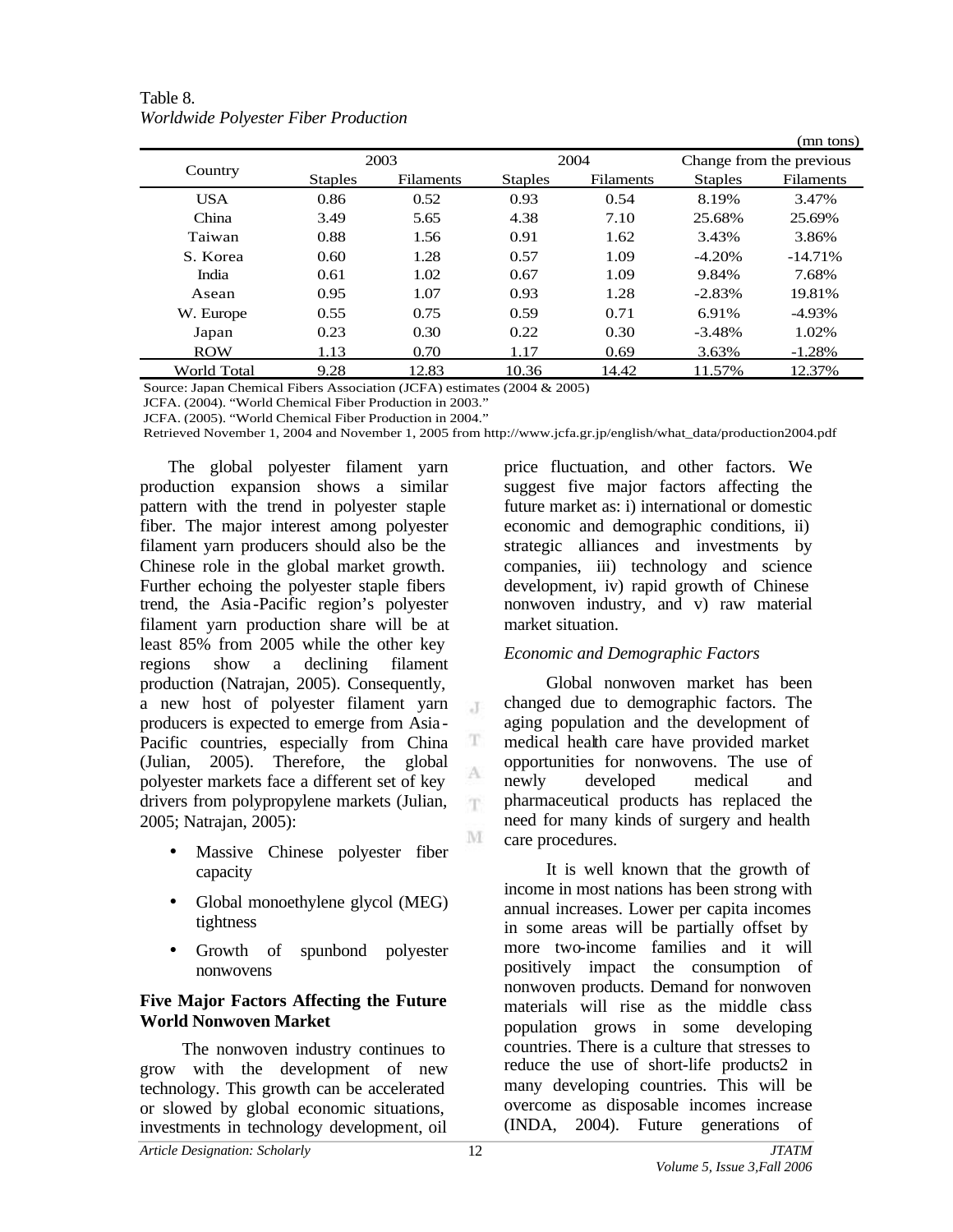consumers will be more accepting of shortlife products than long-life products3 and will expect environmentally friendly products (Parker, Hermans & Schaefer, 2004).

## *Strategic Alliances and Investments Factors*

The nonwoven industry has gone through a decade of mergers and consolidations as companies sought to reduce costs and broaden their technology base as the industry matured ("Freudenberg and Vilene", 2005; "Freudenberg expands", 2005). Consequently, companies require more strategic alliances to compete effectively as the nonwoven industry becomes more global. In INDA's view (2004), the nonwoven industry will continue to evolve into a few large world nonwoven producers with many medium-sized local or regional nonwoven producers to survive keen competitions for production development and excellent service (INDA, 2004).

The United State's market growth in the nonwoven industry has been higher than the average of global market growth (Table 5). The market growth in Asian-Pacific and Latin America was 155% and 138%, respectively, while the U.S. nonwoven market increased 57%. This fact makes nonwovens strategically attractive to mergers, acquisitions and capital investment activities because of developing countries' market potential. The consolidation and strategic alliances of nonwoven industries are expected by companies attempting to expand their markets and increase their M technological capabilities since the highly competitive production availability allows more nonwoven companies to enter the nonwoven business as a market of opportunity. Therefore, nonwoven producers serving high volume markets will be impacted because the capital cost of market entry is relatively low. This could contribute to overcapacity (Borneman, 2004; INDA, 2004).

## *Technology and Science Factors*

The nonwoven industry requires innovation at the technology and final product stages in order to prevent becoming

a commodity industry (Mansfield, 2004). It is important for nonwoven producers to view and understand product development from an end-use and ultimate customer perspective (Anderson, 2005). In other words, improving the quality of people's life by providing innovative products is a key priority of the nonwoven industry (Groten, 2004; "Rapid reaction", 2005).

Some nonwoven producers in developing countries are shedding research and development (R&D) costs as a cost saving measure. This could have a negative impact on future industry development. The lack of R&D investment can hurt their nonwoven industry in the long term ("Revenue & forecast", 2005).

The nonwoven industry continues to move towards integrated polymer-tononwoven forming systems (Lyons & Kaufmann, 2004; "Nanofiber line", 2005). Composite fabrics made by combining processes and value-added treatments will become more prominent. Since companybased R&D concentrates on product and process development, not on basic research, this void has to be filled by company supported consortia or universities (i.e. NCRC) ("NCRC Focus", 2005).

There is considerable know-how in the traditional textile sectors that can assist nonwoven producers ("Patented spunmelt", 2005). For example, the use of advanced finishing techniques can improve the properties of nonwovens (Borneman, 2004). However, nonwoven technologies, such as hydroentanglement, can offer traditional textile manufacturers opportunities to add special value to their end-products (Richer, 2005). Therefore, it is significant that both the nonwovens industry and the textile industry create new hybrid, highperformance products that will define the future (INDA, 2004).

## *Chinese Growth Factors*

The production of nonwovens in China is rapidly growing. China's nonwoven production was 0.76 million tons in 2004 compared with 0.62 million tons in 2003 according to the latest statistic data released from China Nonwovens Technical

J  $\mathbf{T}$ 

A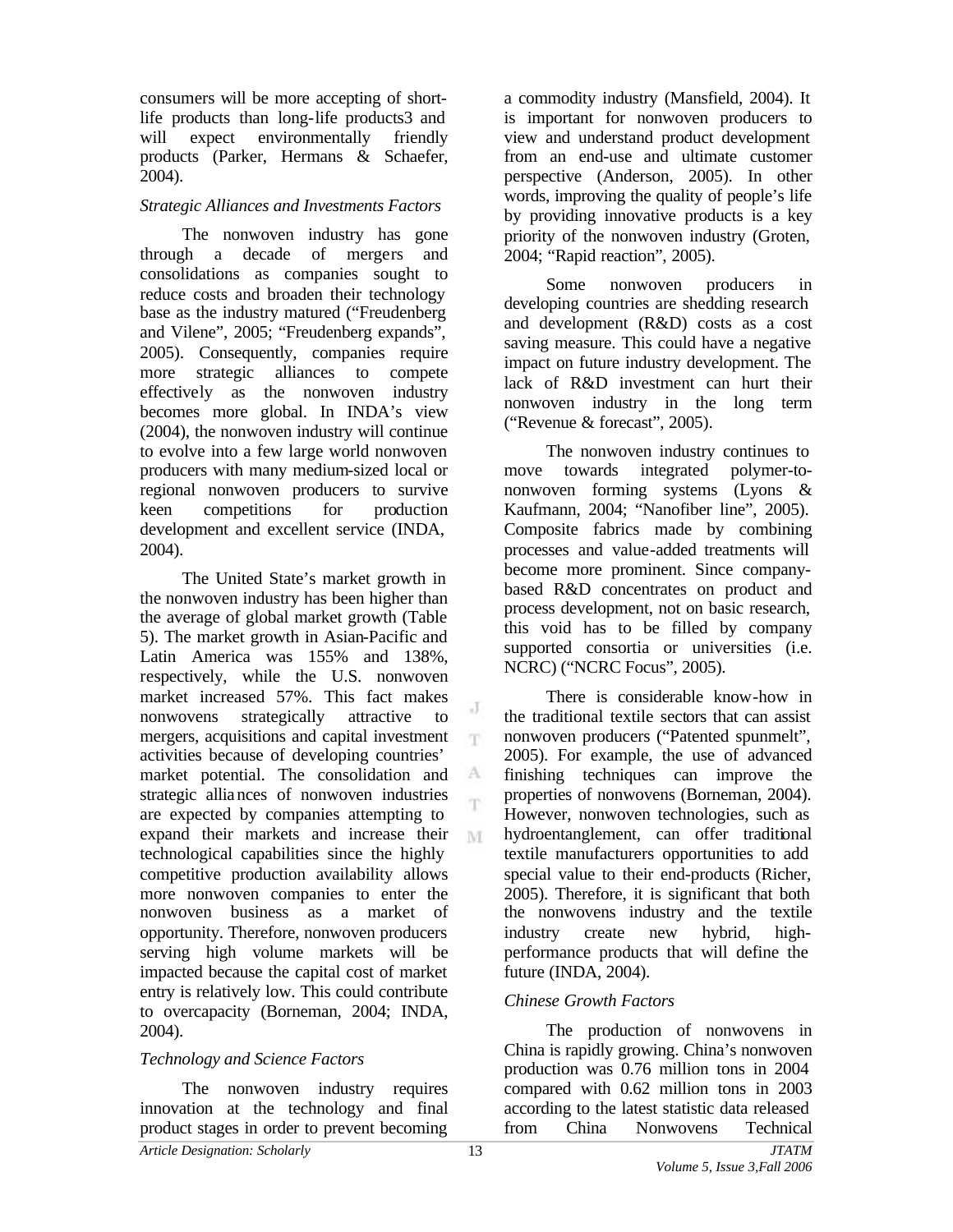Association (CNTA) and China Nonwovens Information Center (CNIC) (Chinese Nonwovens, 2005). China's production has increased 22.6%, approximately 2.5 times higher than the growth rate of China's GDP, 9.2% (CIA, 2005). China's nonwoven market is expected to continue to expand ("China still," 2005; INDA, 2004). However, China's future market is not very bright in the raw material aspect. One of the main risks facing China is a shortage of raw materials by the potential increase of oil prices. It is expected that Chinese polypropylene and polyester capacities will grow as much as its GDP growth of 8~10% (INDA, 2005). Indeed, the prospect of China emerging as a strong driver of polypropylene and polyester in nonwoven industries presents mixed challenges since Chinese petrochemical majors have intensely pursued vertical integration, from oil refining to fiber and fabric production, on a mass production scale (Bruin, Capstick-Dale & Haller, 2004; INDA, 2005).

## *Raw Materials Factors*

Understanding of raw material markets is essential to analyze and forecast the world nonwoven production. To obtain the most current information, an interview with Mr. Edgar Acosta, market analyst, DeWitt & Company Inc., was conducted. Mr. Acosta indicated that polypropylene is in a structural shortage because of supply interruptions in the U.S. after the hurricane season. The system has not yet been "righted." Therefore, polypropylene price is still suffering from the "hangover."

Mr. Acosta expects that Monoethyleneglycol (MEG), a major raw material for polyester production, will be produced in sufficient quantities since MEG projects continue to be added at 0.4 – 0.8 million tons per project, quickly exceeding natural growth rates. Price decreases in polyester are wholly dependent on oil markets. From a macro level it is important to ascertain what the true shortage in the world demand of oil will be to find a normalized oil price. In the U.S., the polyester price is directly influenced by the oil price, while the polyester prices are controlled by supply/demand issues in Asia. In addition, the distribution of cotton also has an effect on the polyester price in the U.S. It is expected that the polyester price will be lower in the coming years due to over capacity in China. As a result, nonwoven company in the U.S. needs to closely monitor polyester production level in China.

### **Future of Global Market in Nonwoven Production**

Two nonwoven trade associations, INDA and EDANA, have forecasted the volume of nonwoven production to increase at a rate of 7.3% globally for the period of 2004-2009, and reach 6.32 million tons in 2009 (Table 9). Square meter volume will grow faster due to the continuing trend toward lighter weights of cover stock4 materials (INDA, 2004).

## Table 9

|  |  |  |  | Worldwide Nonwovens Production (2004-2009) |
|--|--|--|--|--------------------------------------------|
|--|--|--|--|--------------------------------------------|

|                          | 2004 | 2009  | Growth Rate 2004-2009 |
|--------------------------|------|-------|-----------------------|
| Tonnes (Million)         | 4.4  | 6.3   | 7.3%                  |
| Dollars (billion)        | 15.9 | 22.4  | 7.1%                  |
| Square meters (millions) | 10.0 | 163.0 | 8.2%                  |

 $\cdot$ T

T A

 $_{\rm T}$ 

M

Source: INDA & EDANA estimates (2004)

INDA. (2004). Worldwide Outlook for the Nonwovens Industry: 2004-2009. (INDA report), Cary, NC.

Figure 9 provides an overview of the future nonwovens production by region. According to INDA, 58% of nonwoven materials will be produced in North

America, Western Europe and Japan in 2009 (INDA 2004). Five years earlier, in 2004, these regions accounted for slightly higher than 64% of world nonwoven output (Figure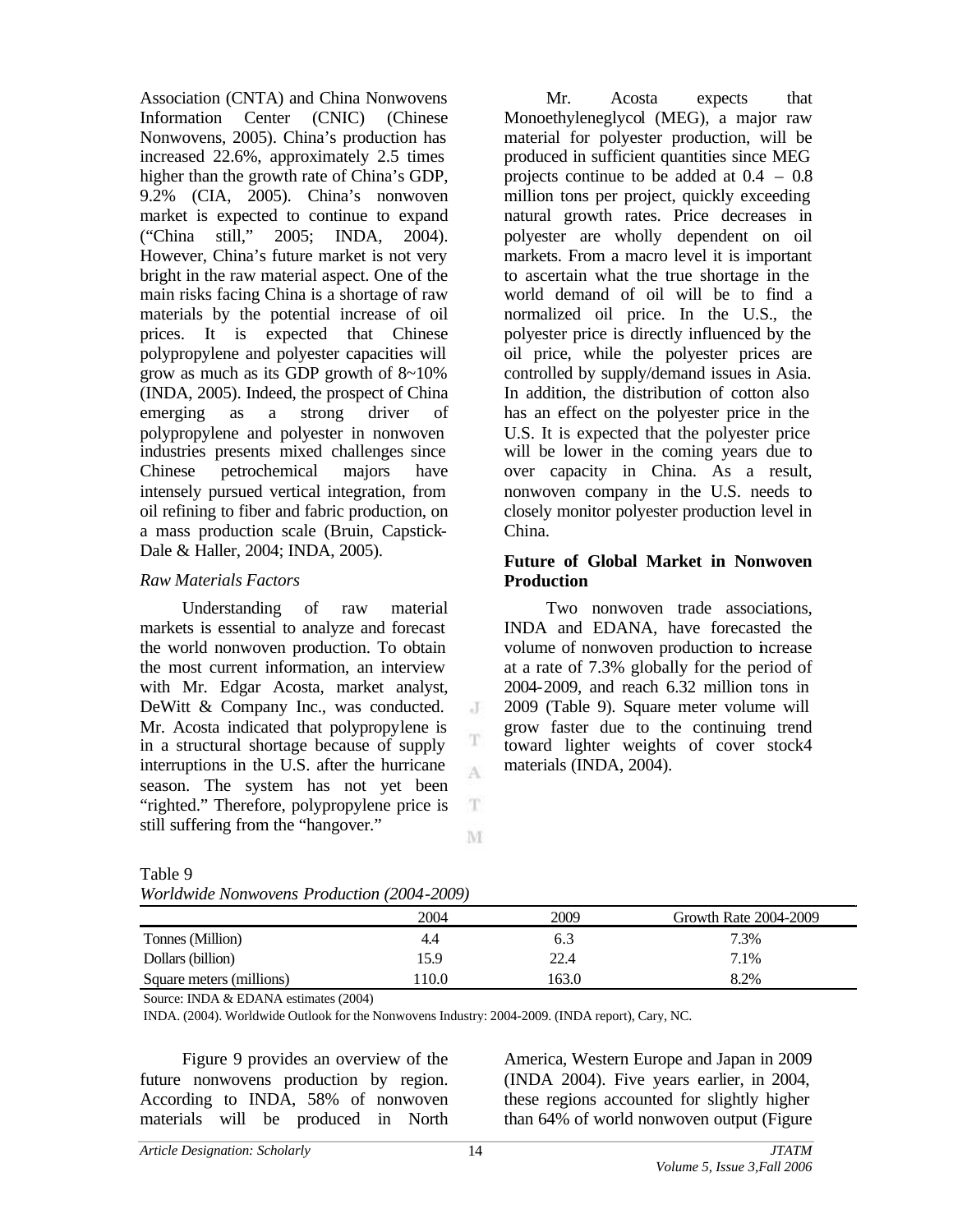2). North American nonwoven industry will advance 5.3% per year for the period between 2004 and 2009 (INDA, 2004). Otherwise, China is expected to be the largest single nonwoven producer in 10 years. The other leading nonwoven producers in the Asia -Pacific regions will be Taiwan and Korea (Table 10).



# *Figure 9.* Nonwoven Production by Region (2009). Source: INDA & EDANA estimates (2004) INDA. (2004). Worldwide Outlook for the Nonwovens Industry: 2004-2009. (INDA report), Cary, NC.

Table 10. *World Nonwoven Production Growth by Region (2004-2009)*

|                |      |      | (mn tons)   |
|----------------|------|------|-------------|
|                | 2004 | 2009 | Growth Rate |
| North America  | 1.16 | 1.54 | 32.76%      |
| Western Europe | 1.36 | 1.87 | 37.50%      |
| Japan          | 0.31 | 0.39 | 25.81%      |
| Asian-Pacific  | 1.02 | 1.72 | 68.63%      |
| Latin America  | 0.31 | 0.43 | 38.71%      |
| Middle East    | 0.18 | 0.38 | 111.11%     |
| <b>ROW</b>     | 0.09 | 0.18 | 100.00%     |
| World          | 4.43 | 6.51 | 46.95%      |

Source: INDA & EDANA estimates (2004)

INDA. (2004). Worldwide Outlook for the Nonwovens Industry: 2004-2009. (INDA report), Cary, NC.

Mexico, Argentina, Brazil, Chile, Colombia and Venezuela produced over 90% of all nonwovens in the Latin region (Thurston, 2005). Mexico and Brazil's combined volume in 2004 totaled about 0.2 million tons. This is two-thirds of total of the Latin American nonwoven production in 2004. Latin America is expected to increase the production up to 38.71% by 2009 because of the growth of GDP and population (INDA, 2004). The total nonwoven output from the Middle East was 0.18 million tons in 2004. Middle East will increase the growth of market more than two times by 2009 with using an advantage of new Middle Eastern monoethylene glycol (MEG) project which is planed for the development of Middle Eastern textile industries (Chemical Week Association, 2003). In addition, India, Pakistan, Russia and Turkey are expected to be potential nonwoven producers because of abundant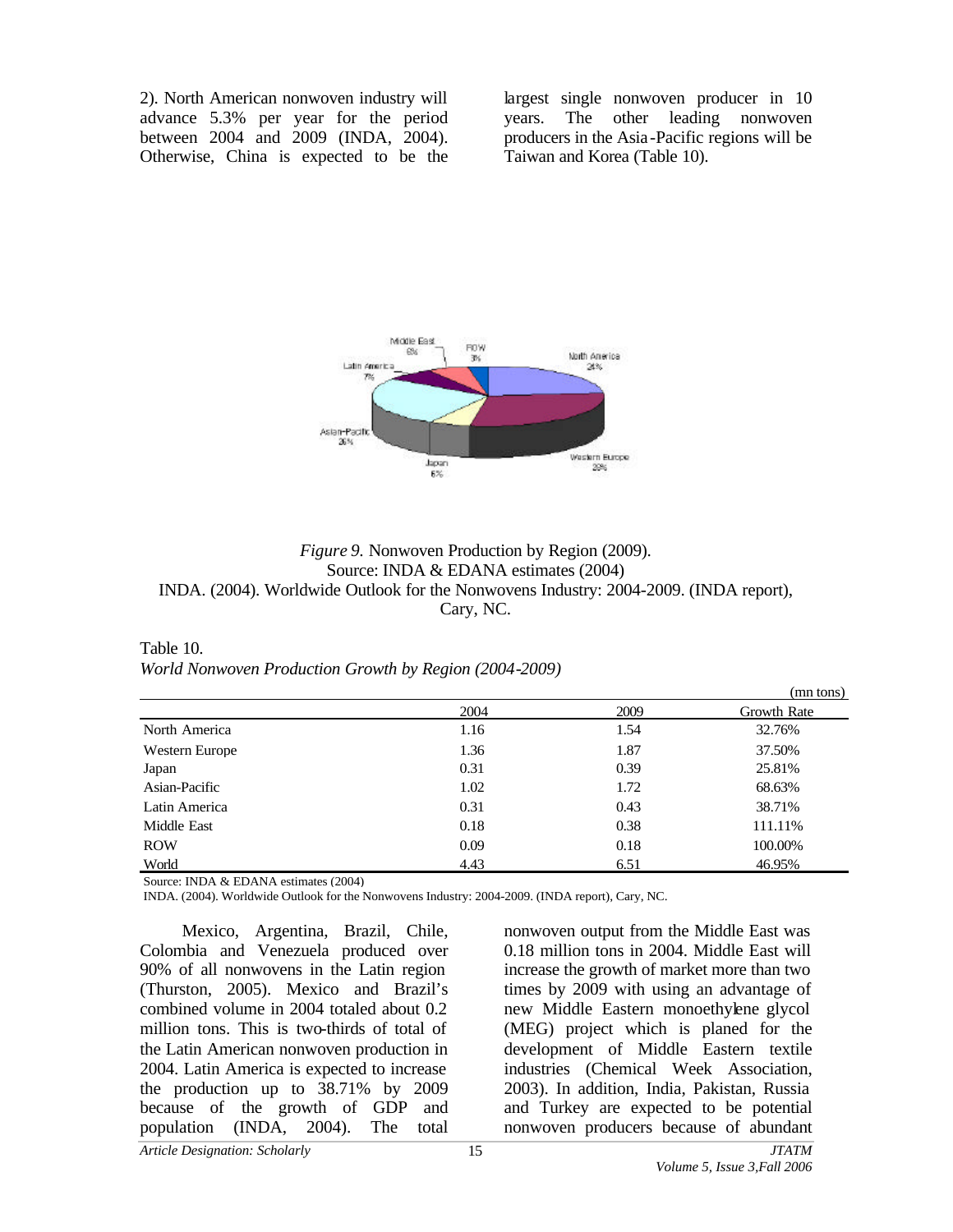labor resources and comparably low-priced raw materials although the lack of technological investment currently prevents their expansion to international markets (Mumessillik, 2005).

Table 11 shows the projected production growth of the four basic nonwoven technologies in tons from 2004 to 2009. While the carded technologies are

expected to lose market share, their combined volume will continue to rise boosted primarily by the spunlaced and needle-punched technologies. Spunlaid volume is increasing at a faster pace and it will almost equal carded production in 2009 (INDA, 2004).

Table 11.

| Global Nonwoven Production by Process (2004-2009) |  |  |
|---------------------------------------------------|--|--|
|                                                   |  |  |

|          |      |      | (mn tons)             |
|----------|------|------|-----------------------|
|          | 2004 | 2009 | Growth Rate 2004-2009 |
| Carded   | 2.06 | 2.82 | 37.11%                |
| Spunlaid | 1.85 | 2.76 | 49.57%                |
| Air Laid | 0.33 | 0.62 | 86.75%                |
| Wet Laid | 0.20 | 0.25 | 26.50%                |

Source: INDA & EDANA estimates (2004)

INDA. (2004). Worldwide Outlook for the Nonwovens Industry: 2004-2009. (INDA report), Cary, NC.

Figure 10 illustrates the growth of spunlaced and needle -punched nonwovens and the increasing demise of resin and thermal bonded nonwoven technologies. Needle-punched and spunlaced technologies have increased their share of the total carded category due to the increase of the global population as well as the rise in building

construction. Carded thermal and resin bonded nonwovens, which had over 50% of the carded technologies in the early 1990s, accounted for about 35% of the total in 2004. This trend will continue since hygiene producers continue to switch from the thermal bonded cover stock to the lower cost spunlaced materials (INDA, 2004).



J

*Figure 10.* Global Market Share by Technology (1994-2009). Source: INDA & EDANA estimates (2004) INDA. (2004). Worldwide Outlook for the Nonwovens Industry: 2004-2009. (INDA report), Cary, NC.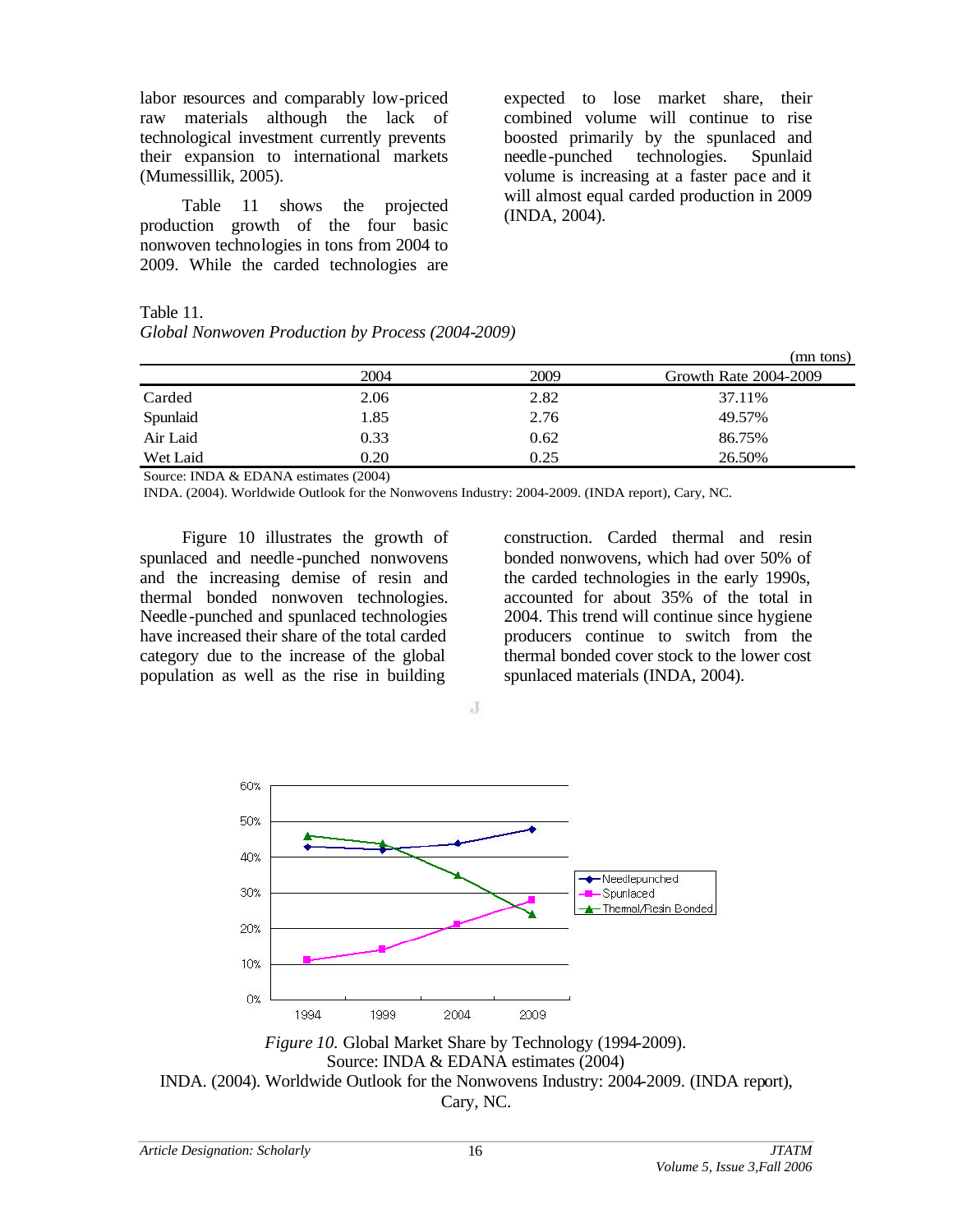As mentioned previously, the global nonwoven production is expected to rise to 6.3 million tons by 2009 or increase two million tons from the 2004 production (Table 11). INDA forecasts that this growth will require a combine capital investment of 4.6 billion dollars over the five years, based on current costs to install modern technologies. As Figure 10 shows the potential growth of spunlaced nonwovens, at

# **References**

Anderson, K. (2005, October). Nonwoven Fabrics in Fashion Apparel. Nonwovens Industry, pp. 40-42.

Anson, R. (2004, January). Trends in World Textile and Clothing Trade. Textile Outlook International, pp. 83-134.

Association of the Nonwoven Fabrics Industry (INDA). (2004). Analysis of the Nonwovens Industry in North America: 2003-2008. (INDA report), Cary, NC.

Bitz, K. (2003, March). The World Nonwovens Industry: Part I – The Leading Ten Producers. Textile Outlook International, pp. 35-65.

Biz, K. (2003, 3rd quarters). The World Nonwovens Industry: Part II – 20 medium Sized Producers. Technical Textile Markets, pp. 66-106.

Borneman, J. (2004, August), ITM 2004: Regional & International. Textile World, pp. 36-40.

Bruin, G. C., Capstick-Dale, C. K., and Haller, E. (2004), Nonwoven and Quilted Products (Industrial) Divisions. Retrieved February 4, 2006, from http://www.seardel.co.za/2005/nonwoven.ht m.

Central Intelligence Agency (CIA). (2005). Retrieved November 20, 2005, from http://www.cia.gov/cia/publications/factboo k/geos/xx.html.

Central Intelligence Agency (CIA). (2006). Retrieved January 30, 2006, from http://www.cia.gov/cia/publications/factboo k/geos/ch.html.

Chemical Week Association. (2003). Polyester, Getting back into Shape. Retrieved October 28, 2005, from http://www.chemweek.com/pdf/polypropyle ne08132003\_01.pdf.

least half of the investment, almost 2.5 billion dollars, is expected to be required to install spunlaced technologies (INDA, 2004). According to the trends in production and consumption of nonwovens, this investment will make the rapid reaction to the end-use customers and satisfy them with improved technology.

China Still Wants More. (2005, October). Nonwovens Report International, pp. 2-3.

Chinese Nonwovens Product Figures Released. (2005, September). Nonwovens Industry, pp. 18

Coverstock. (2002). In Dictionary of Fiber & Textile Technology (Vol. 7, p. 46). Charlotte: Communications and Public Affairs.

Driscoll, P. (2004). Man-Made Fibers: The International Market Situation. International Textile Manufacturers Federation (ITMF) Annual Conference Report 2004, pp. 72-87.

Energy Information Administration (EIA). (2005). Retrieved November 11, 2005, from http://www.eia.doe.gov/emeu/steo/pub/conte nts.html.

EIA. (2006). Retrieved January 30, 2006, from

http://www.eia.doe.gov/emeu/steo/pub/jan06 .pdf.

Engelhardt, A. (2003). Worldwide and Regional Trends in Man-Made Fiber Production. Technical Textile Markets, 2nd quarter, 26-48.

European Commission (EC). (2005). Directorate-General for Economic and Financial Affairs. European Economy, 2. Retrieved November 15, 2005, from http://europa.eu.int/comm/economy\_finance /publications/european\_economy/2005/ee20 5en.pdf.

European Forecasting Network (EFN). (2005). Retrieved November 10, 2005, from http://www.efn.uni-

bocconi.it/EFN%20December%20forecast% 20201204.pdf.

European Union (EU). (2006). Retrieved February 15, 2006, from http://europa.eu.int/.

EU. (2006). Candidate Countries. Retrieved February 15, 2006, from

J T.

A

T M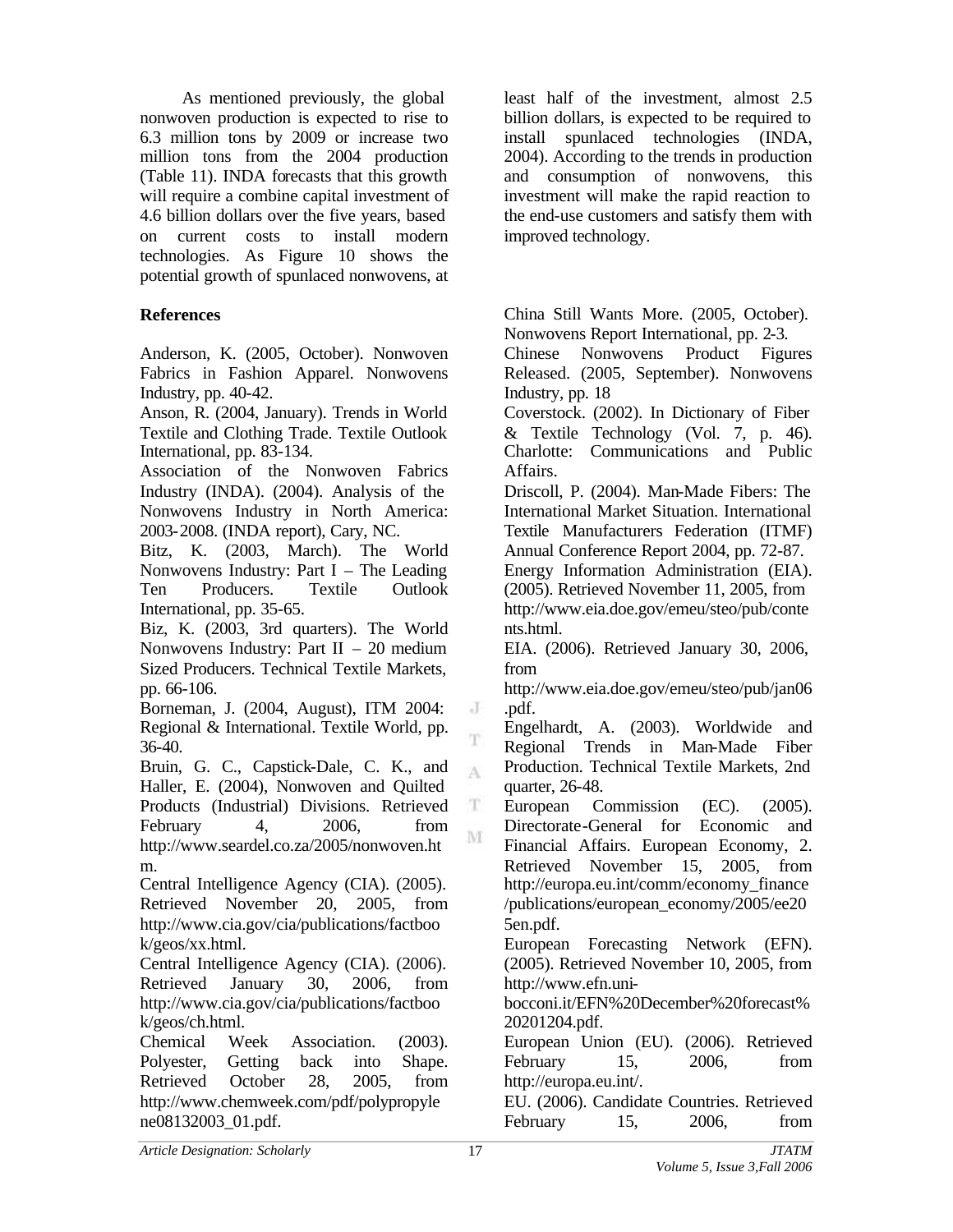http://europa.eu.int/comm/trade/issues/bilate ral/regions/candidates/index\_en.htm.

Freudenberg and Vilene Buy China's No 1. (2005, June). Nonwovens Report International, pp. 10.

Freudenberg Expands in China. (2005, June). Nonwovens World, pp. 10-11.

Grady, T. B. (2005, October). The Microencapsulated Phase Change Materials Market for Nonwovens. Nonwovens World, pp. 62-65.

Groten, R. (2004, June). 50 Years of Nonwovens. International Textile Bulletin, pp. 84-86.

Hanna, P., & Engqvist, H. (2005, December). The Growing Threat by Pharmaceuticals on the Adult Incontinence Disposable Products Market. Nonwovens World, pp. 45-51.

Hanson, R. (2005, January). Japanese Exports Slow Down. Asia times, Retrieved November 27, 2005, from http://www.atimes.com/atimes/Japan/GA27 Dh05.html.

INDA. (2004). Worldwide Outlook for the Nonwovens Industry: 2004-2009. (INDA report), Cary, NC.

INDA. (2005, August). Regional Spotlight: China. Nonwoven Industry, pp. 54-57.

International Monetary Fund (IMF). (2005). Europe's Productivity Growth – Not as bad as it seems. Retrieved October 23, 2005, from

http://www.imf.org/external/pubs/ft/survey/2 004/110804.pdf.

IMF. (2005). What Has Asia Learned about Surging Capital Flows. Retrieved October 23, 2005, from

http://www.imf.org/external/pubs/ft/survey/2 004/110804.pdf.

IMF. (2005). Do Trade Agreements and Trade Openness Help Developing Countries. Retrieved October 23, 2005, from http://www.imf.org/external/pubs/ft/survey/2 004/110804.pdf.

IMF. (2005). IMF Asia -Pacific Regional Outlook September 2005. Retrieved November 25, 2005 from http://www.imf.org/external/np/pp/eng/2005 /092705.pdf.

Japan Chemical Fibers Association (JCFA). (2005). World Chemical Fiber Production in 2004. Retrieved November 1, 2005, from

http://www.jcfa.gr.jp/english/what\_data/prod uction2004.pdf.

Julian, I. M. (2005, December). A Snapshot Perspective and the Future of the Polyester Supply Market. Nonwoven World, pp. 35- 39.

Juvet J. L. (2004). Looking Back to the Future: A View from Western Hemisphere. International Textile Manufacturers Federation (ITMF) Annual Conference Report 2004, 61-71.

Johnsson, F. (2005, April). The Outlook for Europe's Position in the Global Economy. Nonwovens World, pp. 80-85.

Kimberly-Clark. (2003). Kimberly-Clark (Annual Report). Dallas, TX: Author.

Lyons J. Kaufmann, J. (2004, August) Textile World, pp. 46-48.

Mansfield, R. (2004, October). Specialty Fabrics Find a Home. Textile World, pp. 32- 35.

Meswani, R. N. (2004). Looking Back to the Future: A View from an Emerging Producer. International Textile Manufacturers Federation (ITMF) Annual Conference Report 2004, 46-60.

Mumessillik, A. (2005). A glamorous future in nonwoven investment. Retrieved February 15, 2005, from http://www.hightex2005.com/09azrak.htm.

Natrajan, V. (2005, February). The Global Outlook for Nonwoven Raw Materials. Nonwoven World, pp. 63-68.

Nanofiber Line for Ahlstrom. (2005, October). Nonwovens Report International, pp. 3.

NCRC: Focus on Academic/ Industry Nonwovens Development. (2004, August). Textile World, pp. 44

Nonwoven Fabric. (2002). In Dictionary of Fiber & Textile Technology (Vol. 7, p. 129). Charlotte: Communications and Public Affairs.

Palley, T. (2005). Why China Must Change. Retrieved November 28, 2005, from http://www.tompaine.com/articles/20051128 /why china must change.php.

Parker, R. S., Hermans, C. M., & Schaefer, A. D. (2004). Fashion Consciousness of Chinese, Japanese and Americ an Teenagers. Journal of Fashion Marketing and Management, 8(2), 176-186.

J

T A

 $_{\rm T}$ M